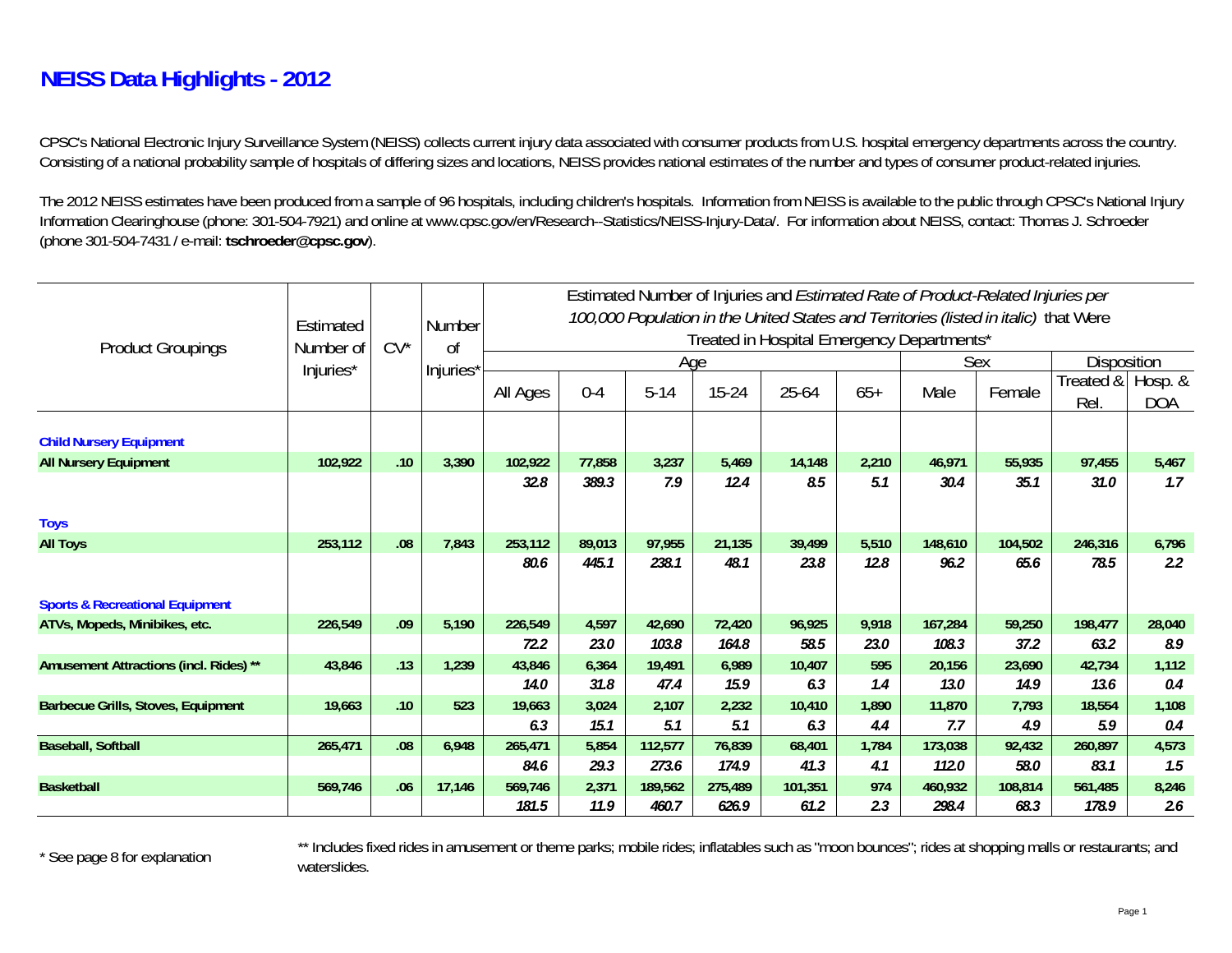|                                     | Estimated |        | Number        |               |              |                |               | Treated in Hospital Emergency Departments* |            |                | Estimated Number of Injuries and <i>Estimated Rate of Product-Related Injuries per</i><br>100,000 Population in the United States and Territories (listed in italic) that Were |                                                                                                                                                                                                                                                                                               |                       |
|-------------------------------------|-----------|--------|---------------|---------------|--------------|----------------|---------------|--------------------------------------------|------------|----------------|--------------------------------------------------------------------------------------------------------------------------------------------------------------------------------|-----------------------------------------------------------------------------------------------------------------------------------------------------------------------------------------------------------------------------------------------------------------------------------------------|-----------------------|
| <b>Product Groupings</b>            | Number of | $CV^*$ | <sub>Of</sub> |               |              | Age            |               |                                            |            |                | Sex                                                                                                                                                                            | Disposition<br>Treated &<br><b>Rel</b><br>24,156<br>7.7<br>514,422<br>163.9<br>19,964<br>6.4<br>427,989<br>136.3<br>456,376<br>145.4<br>63,609<br>20.3<br>56,001<br>17.8<br>12,336<br>3.9<br>91,023<br>29.0<br>20,993<br>6.7<br>257,776<br>82.1<br>29,944<br>9.5<br>110,565<br>35.2<br>75,449 |                       |
|                                     | Injuries* |        | Injuries'     | All Ages      | $0 - 4$      | $5 - 14$       | $15 - 24$     | 25-64                                      | $65+$      | Male           | Female                                                                                                                                                                         |                                                                                                                                                                                                                                                                                               | Hosp. &<br><b>DOA</b> |
| Beach, Picnic, Camping Equipment    | 25,527    | .08    | 594           | 25,527        | 3,478        | 4,083          | 1,841         | 12,508                                     | 3,617      | 11,641         | 13,886                                                                                                                                                                         |                                                                                                                                                                                                                                                                                               | 1,372                 |
|                                     |           |        |               | 8.1           | 17.4         | 9.9            | 4.2           | 7.5                                        | 8.4        | 7.5            | 8.7                                                                                                                                                                            |                                                                                                                                                                                                                                                                                               | 0.4                   |
| <b>Bicycles &amp; Accessories</b>   | 556,660   | .10    | 15,788        | 556,660       | 28,095       | 192,319        | 103,986       | 209,544                                    | 22,701     | 395,765        | 160,895                                                                                                                                                                        |                                                                                                                                                                                                                                                                                               | 42,221                |
|                                     |           |        |               | 177.3         | 140.5        | 467.4          | 236.6         | 126.5                                      | 52.6       | 256.2          | 100.9                                                                                                                                                                          |                                                                                                                                                                                                                                                                                               | 13.4                  |
| <b>Boxing</b>                       | 20,203    | .09    | 514           | 20,203        | 233          | 1,694          | 9,782         | 8,493                                      | $\pmb{0}$  | 17,478         | 2,725                                                                                                                                                                          |                                                                                                                                                                                                                                                                                               | 238                   |
|                                     |           |        |               | 6.4           | 1.2          | 4.1            | 22.3          | 5.1                                        | 0.0        | 11.3           | 1.7                                                                                                                                                                            |                                                                                                                                                                                                                                                                                               | 0.1                   |
| <b>Exercise, Exercise Equipment</b> | 459,978   | .09    | 11,718        | 459,978       | 10,569       | 51,610         | 108,578       | 247,206                                    | 42,014     | 254,747        | 205,231                                                                                                                                                                        |                                                                                                                                                                                                                                                                                               | 31,844                |
|                                     |           |        |               | 146.5         | 52.8         | 125.4          | 247.1         | 149.2                                      | 97.4       | 164.9          | 128.7                                                                                                                                                                          |                                                                                                                                                                                                                                                                                               | 10.1                  |
| <b>Football</b>                     | 466,492   | .08    | 14,090        | 466,492       | 946          | 240,509        | 181,697       | 42,836                                     | 504        | 441,250        | 25,242                                                                                                                                                                         |                                                                                                                                                                                                                                                                                               | 10,115                |
|                                     |           |        |               | 148.6         | 4.7          | 584.5          | 413.5         | 25.9                                       | 1.2        | 285.6          | 15.8                                                                                                                                                                           |                                                                                                                                                                                                                                                                                               | 3.2                   |
| Hockey                              | 64,733    | .28    | 1,790         | 64,733        | 72           | 21,145         | 28,431        | 15,021                                     | 64         | 54,750         | 9,983                                                                                                                                                                          |                                                                                                                                                                                                                                                                                               | 1,108                 |
|                                     |           |        |               | 20.6          | 0.4          | 51.4           | 64.7          | 9.1                                        | 0.1        | 35.4           | 6.3                                                                                                                                                                            |                                                                                                                                                                                                                                                                                               | 0.4                   |
| <b>Horseback Riding</b>             | 66,543    | .11    | 1,652         | 66,543        | 1,228        | 11,625         | 14,882        | 35,626                                     | 3,182      | 22,549         | 43,993                                                                                                                                                                         |                                                                                                                                                                                                                                                                                               | 10,542                |
|                                     |           |        |               | 21.2          | 6.1          | 28.3           | 33.9          | 21.5                                       | 7.4        | 14.6           | 27.6                                                                                                                                                                           |                                                                                                                                                                                                                                                                                               | 3.4                   |
| <b>In-line Skating</b>              | 12,828    | .19    | 344           | 12,828        | 96           | 5,968          | 2,695         | 4,038                                      | 32         | 5,699          | 7,129                                                                                                                                                                          |                                                                                                                                                                                                                                                                                               | 492                   |
|                                     |           |        |               | 4.1           | 0.5          | 14.5           | 6.1           | 2.4                                        | 0.1        | 3.7            | 4.5                                                                                                                                                                            |                                                                                                                                                                                                                                                                                               | 0.2                   |
| Lacrosse, Rugby, Misc. Ball Games   | 92,781    | .09    | 2,781         | 92,781        | 1,042        | 39,604         | 37,588        | 13,299                                     | 1,248      | 63,487         | 29,294                                                                                                                                                                         |                                                                                                                                                                                                                                                                                               | 1,758                 |
|                                     | 22,364    | .09    | 624           | 29.6          | 5.2          | 96.3           | 85.5<br>6,194 | 8.0                                        | 2.9<br>197 | 41.1<br>19,684 | 18.4                                                                                                                                                                           |                                                                                                                                                                                                                                                                                               | 0.6<br>1,370          |
| Nonpowder Guns, BBs, Pellets        |           |        |               | 22,364<br>7.1 | 1,453<br>7.3 | 10,225<br>24.9 | 14.1          | 4,295<br>2.6                               | 0.5        | 12.7           | 2,680<br>1.7                                                                                                                                                                   |                                                                                                                                                                                                                                                                                               | 0.4                   |
| <b>Playground Equipment</b>         | 271,475   | .08    | 9,301         | 271,475       | 70,735       | 175,589        | 10,509        | 13,003                                     | 1,638      | 140,693        | 130,782                                                                                                                                                                        |                                                                                                                                                                                                                                                                                               | 13,683                |
|                                     |           |        |               | 86.5          | 353.7        | 426.8          | 23.9          | 7.8                                        | 3.8        | 91.1           | 82.0                                                                                                                                                                           |                                                                                                                                                                                                                                                                                               | 4.4                   |
| <b>Racquet Sports</b>               | 32,104    | .16    | 799           | 32,104        | 99           | 5,646          | 6,826         | 13,169                                     | 6,290      | 17,534         | 14,569                                                                                                                                                                         |                                                                                                                                                                                                                                                                                               | 2,091                 |
|                                     |           |        |               | 10.2          | 0.5          | 13.7           | 15.5          | 7.9                                        | 14.6       | 11.3           | 9.1                                                                                                                                                                            |                                                                                                                                                                                                                                                                                               | 0.7                   |
| <b>Skateboards</b>                  | 114,120   | .13    | 3,030         | 114,120       | 1,365        | 39,146         | 58,315        | 15,278                                     | 16         | 97,099         | 17,021                                                                                                                                                                         |                                                                                                                                                                                                                                                                                               | 3,539                 |
|                                     |           |        |               | 36.4          | 6.8          | 95.1           | 132.7         | 9.2                                        | 0.0        | 62.9           | 10.7                                                                                                                                                                           |                                                                                                                                                                                                                                                                                               | 1.1                   |
| Skating (excl. In-line)             | 77,606    | .10    | 2,295         | 77,606        | 760          | 42,117         | 11,034        | 22,894                                     | 800        | 26,796         | 50,811                                                                                                                                                                         |                                                                                                                                                                                                                                                                                               | 2,157                 |
|                                     |           |        |               | 24.7          | 3.8          | 102.4          | 25.1          | 13.8                                       | 1.9        | 17.3           | 31.9                                                                                                                                                                           | 24.0                                                                                                                                                                                                                                                                                          | 0.7                   |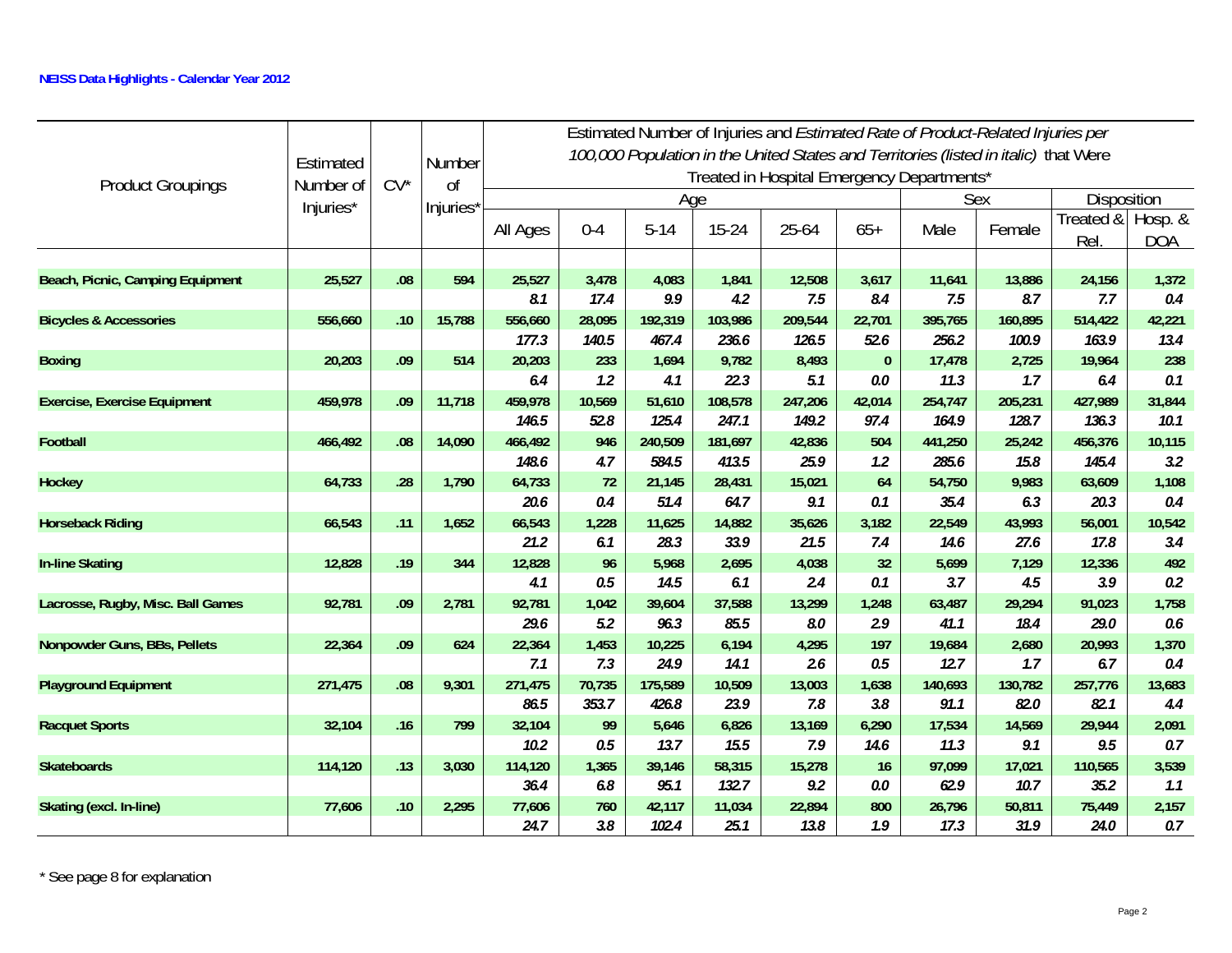| <b>Product Groupings</b>                       | Estimated<br>Number of | $CV^*$ | Number<br>0 <sup>f</sup> |          |          |              |           | Estimated Number of Injuries and Estimated Rate of Product-Related Injuries per<br>100,000 Population in the United States and Territories (listed in italic) that Were<br>Treated in Hospital Emergency Departments* |          |         |             |                                                                                                                                                                                                                                           |                       |
|------------------------------------------------|------------------------|--------|--------------------------|----------|----------|--------------|-----------|-----------------------------------------------------------------------------------------------------------------------------------------------------------------------------------------------------------------------|----------|---------|-------------|-------------------------------------------------------------------------------------------------------------------------------------------------------------------------------------------------------------------------------------------|-----------------------|
|                                                | Injuries*              |        | Injuries*                |          |          | Age          |           |                                                                                                                                                                                                                       |          | Sex     | Disposition |                                                                                                                                                                                                                                           |                       |
|                                                |                        |        |                          | All Ages | $0 - 4$  | $5 - 14$     | $15 - 24$ | 25-64                                                                                                                                                                                                                 | $65+$    | Male    | Female      | Treated &<br>Rel.<br>226,078<br>72.0<br>180,793<br>57.6<br>17,227<br>5.5<br>28,973<br>9.2<br>90,640<br>28.9<br>61,380<br>19.6<br>28,106<br>9.0<br>38,773<br>12.4<br>69,224<br>22.1<br>300,958<br>95.9<br>52,360<br>16.7<br>44,569<br>14.2 | Hosp. &<br><b>DOA</b> |
|                                                |                        |        |                          |          |          |              |           |                                                                                                                                                                                                                       |          |         |             |                                                                                                                                                                                                                                           |                       |
| <b>Soccer</b>                                  | 231,447                | .11    | 7,347                    | 231,447  | 1,580    | 99,068       | 90,764    | 39,476                                                                                                                                                                                                                | 558      | 145,299 | 86,142      |                                                                                                                                                                                                                                           | 5,369                 |
|                                                |                        |        |                          | 73.7     | 7.9      | 240.8        | 206.5     | 23.8                                                                                                                                                                                                                  | 1.3      | 94.0    | 54.0        |                                                                                                                                                                                                                                           | 1.7                   |
| Swimming, Pools, Equipment                     | 190,347                | .15    | 4,800                    | 190,347  | 18,612   | 79,751       | 32,311    | 52,411                                                                                                                                                                                                                | 7,190    | 102,259 | 88,088      |                                                                                                                                                                                                                                           | 9,554                 |
|                                                |                        |        |                          | 60.6     | 93.1     | 193.8        | 73.5      | 31.6                                                                                                                                                                                                                  | 16.7     | 66.2    | 55.3        |                                                                                                                                                                                                                                           | 3.0                   |
| Toboggans, Sleds, Snow Discs, etc.             | 18,069                 | .15    | 457                      | 18,069   | 1,330    | 9,250        | 2,923     | 4,454                                                                                                                                                                                                                 | 112      | 9,212   | 8,858       |                                                                                                                                                                                                                                           | 842                   |
|                                                |                        |        |                          | 5.8      | 6.6      | 22.5         | 6.7       | 2.7                                                                                                                                                                                                                   | 0.3      | 6.0     | 5.6         |                                                                                                                                                                                                                                           | 0.3                   |
| <b>Track &amp; Field Activities, Equipment</b> | 29,679                 | .10    | 936                      | 29,679   | 12       | 12,155       | 14,111    | 3,337                                                                                                                                                                                                                 | 64       | 14,503  | 15,176      |                                                                                                                                                                                                                                           | 691                   |
|                                                |                        |        |                          | 9.5      | 0.1      | 29.5         | 32.1      | 2.0                                                                                                                                                                                                                   | 0.1      | 9.4     | 9.5         |                                                                                                                                                                                                                                           | 0.2                   |
| <b>Trampolines</b>                             | 94,945                 | .09    | 2,998                    | 94,945   | 16,175   | 62,569       | 8,954     | 7,159                                                                                                                                                                                                                 | 88       | 51,067  | 43,878      |                                                                                                                                                                                                                                           | 4,305                 |
|                                                |                        |        |                          | 30.2     | 80.9     | 152.1        | 20.4      | 4.3                                                                                                                                                                                                                   | 0.2      | 33.1    | 27.5        |                                                                                                                                                                                                                                           | 1.4                   |
| Volleyball                                     | 61,945                 | .10    | 1,636                    | 61,945   | 12       | 20,490       | 27,935    | 13,181                                                                                                                                                                                                                | 327      | 19,389  | 42,556      |                                                                                                                                                                                                                                           | 549                   |
|                                                |                        |        |                          | 19.7     | 0.1      | 49.8         | 63.6      | 8.0                                                                                                                                                                                                                   | $0.8\,$  | 12.5    | 26.7        |                                                                                                                                                                                                                                           | 0.2                   |
| Water Skiing, Tubing, Surfing                  | 29,301                 | .28    | 558                      | 29,301   | $\bf{0}$ | 4,975        | 9,507     | 14,205                                                                                                                                                                                                                | 613      | 20,011  | 9,290       |                                                                                                                                                                                                                                           | 1,194                 |
|                                                |                        |        |                          | 9.3      | 0.0      | 12.1         | 21.6      | 8.6                                                                                                                                                                                                                   | 1.4      | 13.0    | 5.8         |                                                                                                                                                                                                                                           | 0.4                   |
| Home Comm'n & Entertainment                    |                        |        |                          |          |          |              |           |                                                                                                                                                                                                                       |          |         |             |                                                                                                                                                                                                                                           |                       |
| <b>Sound Recording Equipment</b>               | 42,166                 | .10    | 1,074                    | 42,166   | 3,963    | 3,493        | 9,045     | 17,499                                                                                                                                                                                                                | 8,166    | 19,847  | 22,319      |                                                                                                                                                                                                                                           | 3,394                 |
|                                                |                        |        |                          | 13.4     | 19.8     | 8.5          | 20.6      | 10.6                                                                                                                                                                                                                  | 18.9     | 12.8    | 14.0        |                                                                                                                                                                                                                                           | 1.1                   |
| <b>Television Sets &amp; Stands</b>            | 73,317                 | .07    | 2,073                    | 73,317   | 16,855   | 9,518        | 8,995     | 30,639                                                                                                                                                                                                                | 7,310    | 39,435  | 33,882      |                                                                                                                                                                                                                                           | 4,093                 |
|                                                |                        |        |                          | 23.4     | 84.3     | 23.1         | 20.5      | 18.5                                                                                                                                                                                                                  | 16.9     | 25.5    | 21.3        |                                                                                                                                                                                                                                           | 1.3                   |
| <b>Personal Use Items</b>                      |                        |        |                          |          |          |              |           |                                                                                                                                                                                                                       |          |         |             |                                                                                                                                                                                                                                           |                       |
| Clothing                                       | 326,898                | .07    | 8,492                    | 326,898  | 16,873   | 38,626       | 46,545    | 155,107                                                                                                                                                                                                               | 69,747   | 122,232 | 204,666     |                                                                                                                                                                                                                                           | 25,862                |
|                                                |                        |        |                          | 104.1    | 84.4     | 93.9         | 105.9     | 93.6                                                                                                                                                                                                                  | 161.7    | 79.1    | 128.4       |                                                                                                                                                                                                                                           | 8.2                   |
| Drug Poisonings to Children under 5            | 64,943                 | .10    | 2,187                    | 64,943   | 64,943   | $\mathbf{0}$ | $\bf{0}$  | $\mathbf{0}$                                                                                                                                                                                                          | $\bf{0}$ | 32,532  | 32,411      |                                                                                                                                                                                                                                           | 12,583                |
|                                                |                        |        |                          | 20.7     | 324.7    | 0.0          | 0.0       | 0.0                                                                                                                                                                                                                   | 0.0      | 21.1    | 20.3        |                                                                                                                                                                                                                                           | 4.0                   |
| <b>Grooming Devices</b>                        | 47,020                 | .11    | 1,327                    | 47,020   | 13,247   | 5,581        | 6,361     | 16,370                                                                                                                                                                                                                | 5,460    | 15,636  | 31,384      |                                                                                                                                                                                                                                           | 2,451                 |
|                                                |                        |        |                          | 15.0     | 66.2     | 13.6         | 14.5      | 9.9                                                                                                                                                                                                                   | 12.7     | 10.1    | 19.7        |                                                                                                                                                                                                                                           | 0.8                   |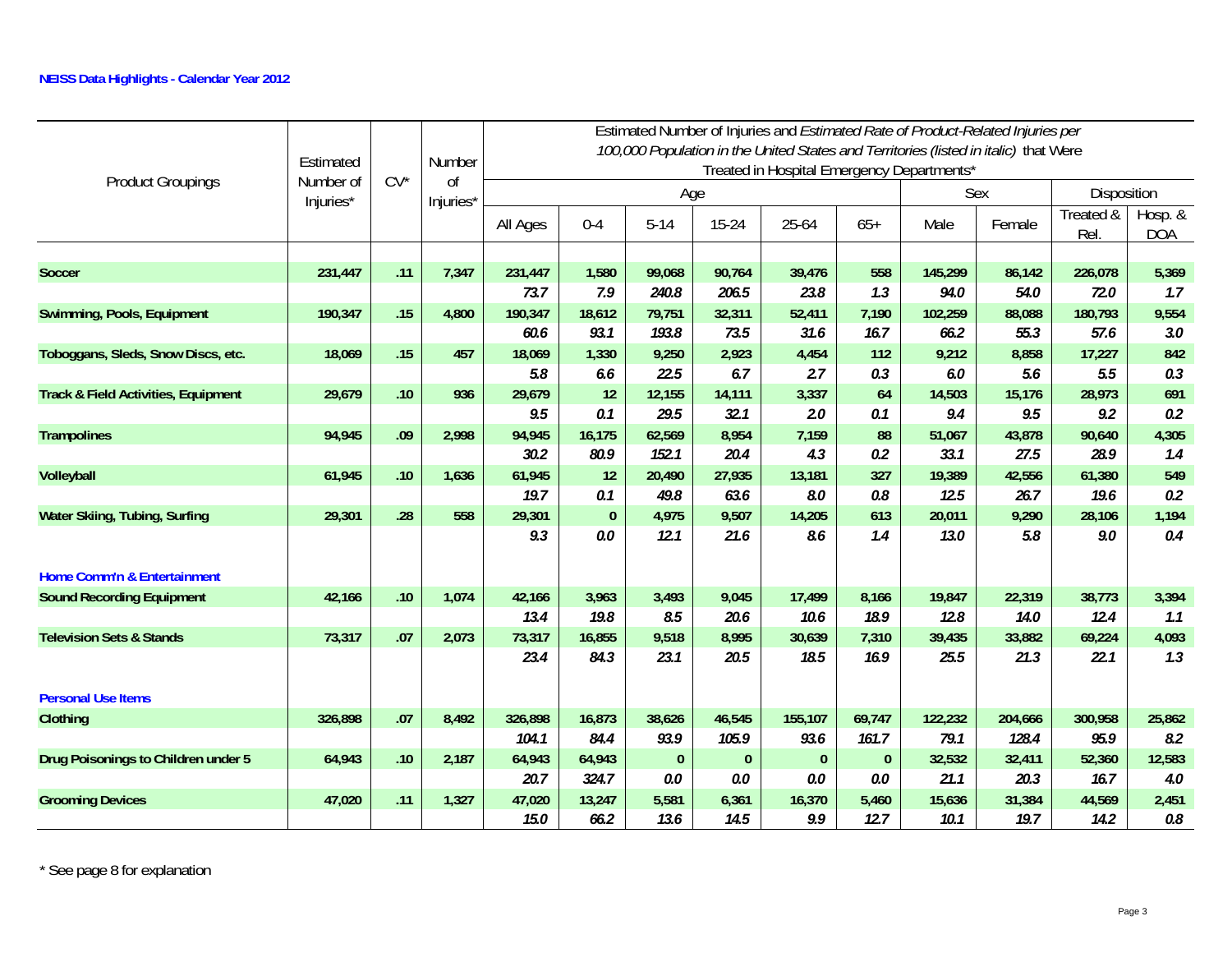|                                           | Estimated<br>Number of | $CV^*$ | Number<br>0f |             |         |          |        |         |        | Estimated Number of Injuries and Estimated Rate of Product-Related Injuries per<br>100,000 Population in the United States and Territories (listed in italic) that Were<br>Treated in Hospital Emergency Departments* |         |                   |                         |
|-------------------------------------------|------------------------|--------|--------------|-------------|---------|----------|--------|---------|--------|-----------------------------------------------------------------------------------------------------------------------------------------------------------------------------------------------------------------------|---------|-------------------|-------------------------|
| <b>Product Groupings</b>                  | Injuries*              |        | Injuries*    |             |         | Age      |        |         |        |                                                                                                                                                                                                                       | Sex     | Disposition       |                         |
|                                           |                        |        |              | All Ages    | $0 - 4$ | $5 - 14$ | 15-24  | 25-64   | $65+$  | Male                                                                                                                                                                                                                  | Female  | Treated &<br>Rel. | Hosp. $&$<br><b>DOA</b> |
|                                           |                        |        |              |             |         |          |        |         |        |                                                                                                                                                                                                                       |         |                   |                         |
| <b>Protection Devices</b>                 | 11,165                 | .13    | 301          | 11,165      | 886     | 1,462    | 2,327  | 5,782   | 707    | 8,299                                                                                                                                                                                                                 | 2,866   | 10,786            | 379                     |
|                                           |                        |        |              | 3.6         | 4.4     | 3.6      | 5.3    | 3.5     | 1.6    | 5.4                                                                                                                                                                                                                   | 1.8     | 3.4               | 0.1                     |
| Razors, Shavers, Razor Blades             | 47,888                 | .12    | 1,088        | 47,888      | 2,346   | 2,986    | 9,157  | 28,386  | 5,014  | 28,590                                                                                                                                                                                                                | 19,298  | 46,595            | 1,294                   |
|                                           |                        |        |              | 15.3        | 11.7    | 7.3      | 20.8   | 17.1    | 11.6   | 18.5                                                                                                                                                                                                                  | 12.1    | 14.8              | 0.4                     |
| <b>Household Containers</b>               |                        |        |              |             |         |          |        |         |        |                                                                                                                                                                                                                       |         |                   |                         |
| <b>Cans, Other Containers</b>             | 293,184                | .07    | 7,246        | 293,184     | 30,700  | 23,517   | 40,433 | 165,177 | 33,284 | 130,965                                                                                                                                                                                                               | 162,219 | 281,153           | 12,031                  |
|                                           |                        |        |              | 93.4        | 153.5   | 57.2     | 92.0   | 99.7    | 77.1   | 84.8                                                                                                                                                                                                                  | 101.8   | 89.6              | 3.8                     |
| <b>Glass Bottles, Jars</b>                | 39,997                 | .09    | 1,106        | 39,997      | 2,479   | 4,532    | 10,495 | 19,695  | 2,796  | 22,807                                                                                                                                                                                                                | 17,190  | 39,066            | 932                     |
|                                           |                        |        |              | 12.7        | 12.4    | 11.0     | 23.9   | 11.9    | 6.5    | 14.8                                                                                                                                                                                                                  | 10.8    | 12.4              | 0.3                     |
|                                           |                        |        |              |             |         |          |        |         |        |                                                                                                                                                                                                                       |         |                   |                         |
| <b>Yard &amp; Garden Equipment</b>        |                        |        |              |             |         |          |        |         |        |                                                                                                                                                                                                                       |         |                   |                         |
| <b>Chain Saws</b>                         | 30,509                 | .10    | 635          | 30,509      | 76      | 278      | 3,757  | 21,579  | 4,819  | 29,191                                                                                                                                                                                                                | 1,318   | 29,044            | 1,465                   |
|                                           |                        |        |              | 9.7         | 0.4     | 0.7      | 8.5    | 13.0    | 11.2   | 18.9                                                                                                                                                                                                                  | 0.8     | 9.3               | 0.5                     |
| <b>Hand Garden Tools</b>                  | 43,809                 | .10    | 921          | 43,809      | 1,373   | 3,406    | 3,884  | 27,330  | 7,816  | 27,893                                                                                                                                                                                                                | 15,916  | 41,125            | 2,612                   |
|                                           |                        |        |              | <b>14.0</b> | 6.9     | 8.3      | 8.8    | 16.5    | 18.1   | 18.1                                                                                                                                                                                                                  | 10.0    | 13.1              | $0.8\,$                 |
| <b>Hatchets, Axes</b>                     | 11,125                 | .11    | 234          | 11,125      | 134     | 1,327    | 1,521  | 7,102   | 1,041  | 9,646                                                                                                                                                                                                                 | 1,479   | 10,855            | 270                     |
|                                           |                        |        |              | 3.5         | 0.7     | 3.2      | 3.5    | 4.3     | 2.4    | 6.2                                                                                                                                                                                                                   | 0.9     | 3.5               | 0.1                     |
| Lawn & Garden Equipment                   | 86,265                 | .09    | 2,021        | 86,265      | 4,617   | 7,482    | 6,905  | 43,410  | 23,851 | 49,648                                                                                                                                                                                                                | 36,617  | 78,239            | 7,956                   |
|                                           |                        |        |              | 27.5        | 23.1    | 18.2     | 15.7   | 26.2    | 55.3   | 32.1                                                                                                                                                                                                                  | 23.0    | 24.9              | 2.5                     |
| <b>Lawn Mowers</b>                        | 83,574                 | .10    | 1,872        | 83,574      | 1,973   | 3,416    | 6,799  | 54,435  | 16,952 | 64,889                                                                                                                                                                                                                | 18,686  | 75,704            | 7,798                   |
|                                           |                        |        |              | 26.6        | 9.9     | 8.3      | 15.5   | 32.9    | 39.3   | 42.0                                                                                                                                                                                                                  | 11.7    | 24.1              | 2.5                     |
| <b>Other Power Lawn Equipment</b>         | 18,336                 | .13    | 403          | 18,336      | 427     | 1,071    | 1,739  | 11,084  | 4,016  | 15,850                                                                                                                                                                                                                | 2,485   | 16,842            | 1,494                   |
|                                           |                        |        |              | 5.8         | 2.1     | 2.6      | 4.0    | 6.7     | 9.3    | 10.3                                                                                                                                                                                                                  | 1.6     | 5.4               | $0.5\,$                 |
| <b>Trimmers, Small Power Garden Tools</b> | 20,985                 | .11    | 426          | 20,985      | 122     | 312      | 2,498  | 15,277  | 2,776  | 14,796                                                                                                                                                                                                                | 6,189   | 20,384            | 602                     |
|                                           |                        |        |              | 6.7         | 0.6     | 0.8      | 5.7    | 9.2     | 6.4    | 9.6                                                                                                                                                                                                                   | 3.9     | 6.5               | 0.2                     |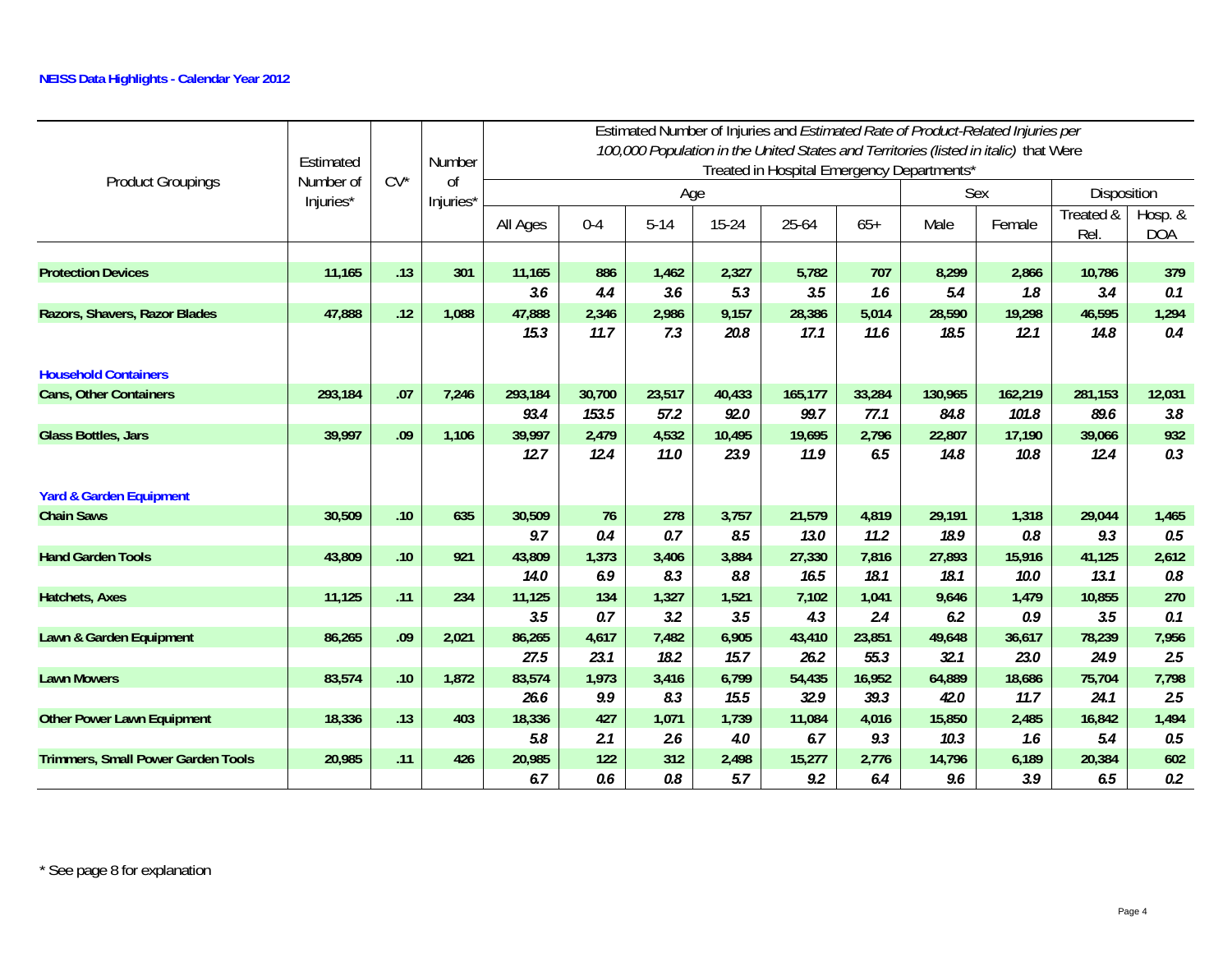|                                            | Estimated              | $CV^*$ | Number<br>0f |                 |               |               |                | Estimated Number of Injuries and Estimated Rate of Product-Related Injuries per<br>100,000 Population in the United States and Territories (listed in italic) that Were<br>Treated in Hospital Emergency Departments* |                |                 |               |                   |                       |
|--------------------------------------------|------------------------|--------|--------------|-----------------|---------------|---------------|----------------|-----------------------------------------------------------------------------------------------------------------------------------------------------------------------------------------------------------------------|----------------|-----------------|---------------|-------------------|-----------------------|
| <b>Product Groupings</b>                   | Number of<br>Injuries* |        | Injuries*    |                 |               | Age           |                |                                                                                                                                                                                                                       |                |                 | Sex           | Disposition       |                       |
|                                            |                        |        |              | All Ages        | $0 - 4$       | $5 - 14$      | $15 - 24$      | 25-64                                                                                                                                                                                                                 | $65+$          | Male            | Female        | Treated &<br>Rel. | Hosp. &<br><b>DOA</b> |
| <b>Home Workshop Equipment</b>             |                        |        |              |                 |               |               |                |                                                                                                                                                                                                                       |                |                 |               |                   |                       |
| <b>Batteries</b>                           | 15,058                 | .12    | 470          | 15,058          | 6,104         | 1,809         | 1,499          | 4,096                                                                                                                                                                                                                 | 1,551          | 9,410           | 5,647         | 13,482            | 1,576                 |
|                                            |                        |        |              | 4.8             | 30.5          | 4.4           | 3.4            | 2.5                                                                                                                                                                                                                   | 3.6            | 6.1             | 3.5           | 4.3               | 0.5                   |
| Hoists, Lifts, Jacks, etc.                 | 17,798                 | .11    | 385          | 17,798          | 116           | 319           | 3,188          | 11,741                                                                                                                                                                                                                | 2,434          | 15,476          | 2,322         | 16,821            | 961                   |
|                                            |                        |        |              | 5.7             | 0.6           | 0.8           | 7.3            | 7.1                                                                                                                                                                                                                   | 5.6            | 10.0            | 1.5           | 5.4               | 0.3                   |
| Power Home Tools (excl. Saws)              | 25,609                 | .12    | 494          | 25,609          | 80            | 513           | 2,989          | 18,457                                                                                                                                                                                                                | 3,571          | 22,777          | 2,832         | 24,046            | 1,495                 |
|                                            |                        |        |              | 8.2             | 0.4           | 1.2           | 6.8            | 11.1                                                                                                                                                                                                                  | 8.3            | 14.7            | 1.8           | 7.7               | 0.5                   |
| <b>Power Home Workshop Saws</b>            | 81,348                 | .08    | 1,815        | 81,348          | 32            | 1,375         | 7,241          | 53,594                                                                                                                                                                                                                | 19,106         | 77,595          | 3,753         | 75,249            | 6,099                 |
|                                            |                        |        |              | 25.9            | 0.2           | 3.3           | 16.5           | 32.3                                                                                                                                                                                                                  | 44.3           | 50.2            | 2.4           | 24.0              | 1.9                   |
| <b>Welding, Soldering, Cutting Tools</b>   | 17,062                 | .12    | 334          | 17,062          | 45            | 137           | 4,635          | 11,469                                                                                                                                                                                                                | 776            | 16,697          | 365           | 16,707            | 354                   |
|                                            |                        | .09    |              | 5.4             | 0.2           | 0.3           | 10.5           | 6.9                                                                                                                                                                                                                   | 1.8            | 10.8            | 0.2           | 5.3               | 0.1                   |
| <b>Workshop Manual Tools</b>               | 136,309                |        | 2,795        | 136,309<br>43.4 | 2,799<br>14.0 | 5,578<br>13.6 | 19,380<br>44.1 | 97,035<br>58.6                                                                                                                                                                                                        | 11,517<br>26.7 | 121,102<br>78.4 | 15,207<br>9.5 | 132,158<br>42.1   | 4,060<br>1.3          |
|                                            |                        |        |              |                 |               |               |                |                                                                                                                                                                                                                       |                |                 |               |                   |                       |
| <b>Home Maintenance</b>                    |                        |        |              |                 |               |               |                |                                                                                                                                                                                                                       |                |                 |               |                   |                       |
| <b>Cleaning Agents (excl. Soaps)</b>       | 36,195                 | .10    | 1,000        | 36,195          | 10,958        | 2,092         | 4,150          | 16,433                                                                                                                                                                                                                | 2,561          | 15,252          | 20,943        | 33,967            | 2,212                 |
|                                            |                        |        |              | 11.5            | 54.8          | 5.1           | 9.4            | 9.9                                                                                                                                                                                                                   | 5.9            | 9.9             | 13.1          | 10.8              | 0.7                   |
| <b>Cleaning Equip., Noncaustic Deterg.</b> | 46,384                 | .10    | 1,203        | 46,384          | 3,224         | 4,469         | 3,758          | 27,180                                                                                                                                                                                                                | 7,753          | 17,385          | 28,999        | 43,869            | 2,515                 |
|                                            |                        |        |              | 14.8            | 16.1          | 10.9          | 8.6            | 16.4                                                                                                                                                                                                                  | 18.0           | 11.3            | 18.2          | 14.0              | 0.8                   |
| Paints, Solvents, Lubricants               | 22,102                 | .12    | 514          | 22,102          | 1,476         | 987           | 2,122          | 14,362                                                                                                                                                                                                                | 3,156          | 14,057          | 8,045         | 20,087            | 2,015                 |
|                                            |                        |        |              | 7.0             | 7.4           | 2.4           | 4.8            | 8.7                                                                                                                                                                                                                   | 7.3            | 9.1             | 5.0           | 6.4               | 0.6                   |
| Soaps, Detergents                          | 43,834                 | .14    | 1,231        | 43,834          | 13,944        | 5,288         | 7,066          | 14,924                                                                                                                                                                                                                | 2,612          | 17,110          | 26,724        | 42,532            | 1,261                 |
|                                            |                        |        |              | 14.0            | 69.7          | 12.9          | 16.1           | 9.0                                                                                                                                                                                                                   | 6.1            | 11.1            | 16.8          | 13.5              | 0.4                   |
|                                            |                        |        |              |                 |               |               |                |                                                                                                                                                                                                                       |                |                 |               |                   |                       |
| <b>General Household Appliances</b>        |                        |        |              |                 |               |               |                |                                                                                                                                                                                                                       |                |                 |               |                   |                       |
| Cooking Ranges, Ovens, etc.                | 50,463                 | .07    | 1,424        | 50,463          | 9,096         | 5,426         | 6,002          | 23,817                                                                                                                                                                                                                | 6,123          | 21,882          | 28,581        | 46,685            | 3,778                 |
|                                            |                        |        |              | 16.1            | 45.5          | 13.2          | 13.7           | 14.4                                                                                                                                                                                                                  | 14.2           | 14.2            | 17.9          | 14.9              | 1.2                   |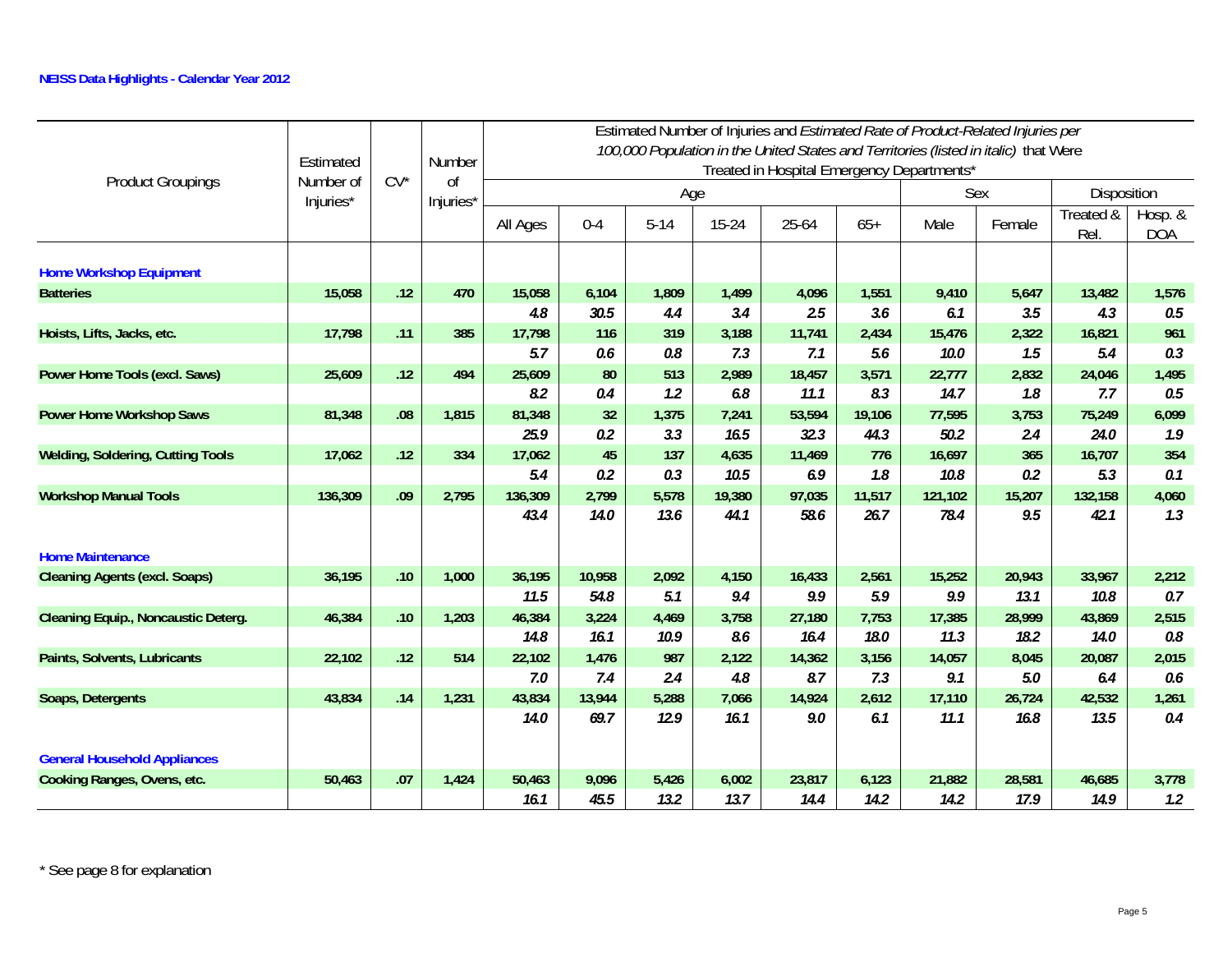|                                           | Estimated              |        | Number                     |               |            |          |              |               |              | Treated in Hospital Emergency Departments* |                                                                                                                                                                                                                                                                                                                                                                                          |                   |                       |
|-------------------------------------------|------------------------|--------|----------------------------|---------------|------------|----------|--------------|---------------|--------------|--------------------------------------------|------------------------------------------------------------------------------------------------------------------------------------------------------------------------------------------------------------------------------------------------------------------------------------------------------------------------------------------------------------------------------------------|-------------------|-----------------------|
| <b>Product Groupings</b>                  | Number of<br>Injuries* | $CV^*$ | <sub>Of</sub><br>Injuries* |               |            | Age      |              |               |              | Sex                                        | Estimated Number of Injuries and Estimated Rate of Product-Related Injuries per<br>100,000 Population in the United States and Territories (listed in italic) that Were<br>Female<br>21,124<br>13.3<br>33,909<br>21.3<br>11,928<br>7.5<br>4,760<br>3.0<br>7,202<br>4.5<br>8,945<br>5.6<br>10,918<br>6.8<br>9,658<br>6.1<br>4,672<br>2.9<br>270,631<br>169.8<br>419,016<br>262.8<br>9,475 | Disposition       |                       |
|                                           |                        |        |                            | All Ages      | $0 - 4$    | $5 - 14$ | $15 - 24$    | 25-64         | $65+$        | Male                                       |                                                                                                                                                                                                                                                                                                                                                                                          | Treated &<br>Rel. | Hosp. &<br><b>DOA</b> |
|                                           |                        |        |                            |               |            |          |              |               |              |                                            |                                                                                                                                                                                                                                                                                                                                                                                          |                   |                       |
| <b>Refrigerators, Freezers</b>            | 47,278                 | .06    | 1,154                      | 47,278        | 2,713      | 3,065    | 7,279        | 26,106        | 8,115        | 26,154                                     |                                                                                                                                                                                                                                                                                                                                                                                          | 44,660            | 2,618                 |
|                                           |                        |        |                            | 15.1          | 13.6       | 7.4      | 16.6         | 15.8          | 18.8         | 16.9                                       |                                                                                                                                                                                                                                                                                                                                                                                          | 14.2              | 0.8                   |
| <b>Small Kitchen Appliances</b>           | 55,335                 | .09    | 1,321                      | 55,335        | 2,637      | 2,775    | 6,978        | 36,142        | 6,802        | 21,426                                     |                                                                                                                                                                                                                                                                                                                                                                                          | 53,591            | 1,745                 |
|                                           |                        |        |                            | 17.6          | 13.2       | 6.7      | 15.9         | 21.8          | 15.8         | 13.9                                       |                                                                                                                                                                                                                                                                                                                                                                                          | 17.1              | 0.6                   |
| <b>Washers, Dryers</b>                    | 23,610                 | .09    | 531                        | 23,610<br>7.5 | 875<br>4.4 | 1,230    | 2,179<br>5.0 | 15,820<br>9.5 | 3,504<br>8.1 | 11,682<br>7.6                              |                                                                                                                                                                                                                                                                                                                                                                                          | 22,870<br>7.3     | 740<br>0.2            |
|                                           |                        |        |                            |               |            | 3.0      |              |               |              |                                            |                                                                                                                                                                                                                                                                                                                                                                                          |                   |                       |
| Heating, Cooling, Vent. Equip.            |                        |        |                            |               |            |          |              |               |              |                                            |                                                                                                                                                                                                                                                                                                                                                                                          |                   |                       |
| <b>Air Conditioners</b>                   | 16,213                 | .10    | 400                        | 16,213        | 508        | 1,038    | 1,950        | 10,688        | 2,028        | 11,453                                     |                                                                                                                                                                                                                                                                                                                                                                                          | 15,360            | 853                   |
|                                           |                        |        |                            | 5.2           | 2.5        | 2.5      | 4.4          | 6.5           | 4.7          | 7.4                                        |                                                                                                                                                                                                                                                                                                                                                                                          | 4.9               | 0.3                   |
| Chimneys, Fireplaces                      | 16,167                 | .09    | 507                        | 16,167        | 8,043      | 1,980    | 723          | 3,293         | 2,128        | 8,965                                      |                                                                                                                                                                                                                                                                                                                                                                                          | 15,764            | 403                   |
|                                           |                        |        |                            | 5.2           | 40.2       | 4.8      | 1.6          | 2.0           | 4.9          | 5.8                                        |                                                                                                                                                                                                                                                                                                                                                                                          | 5.0               | 0.1                   |
| Fans (excl. Stove Exhaust Fans)           | 17,916                 | .09    | 460                        | 17,916        | 1,944      | 3,213    | 2,394        | 7,590         | 2,776        | 8,971                                      |                                                                                                                                                                                                                                                                                                                                                                                          | 17,495            | 422                   |
|                                           |                        |        |                            | 5.7           | 9.7        | 7.8      | 5.4          | 4.6           | 6.4          | 5.8                                        |                                                                                                                                                                                                                                                                                                                                                                                          | 5.6               | 0.1                   |
| <b>Heating &amp; Plumbing Pipes</b>       | 39,299                 | .08    | 960                        | 39,299        | 3,714      | 7,500    | 4,905        | 19,304        | 3,876        | 28,381                                     |                                                                                                                                                                                                                                                                                                                                                                                          | 38,254            | 1,045                 |
|                                           |                        |        |                            | 12.5          | 18.6       | 18.2     | 11.2         | 11.7          | 9.0          | 18.4                                       |                                                                                                                                                                                                                                                                                                                                                                                          | 12.2              | 0.3                   |
| <b>Heating Stoves, Space Heaters</b>      | 23,792                 | .10    | 550                        | 23,792        | 6,013      | 2,516    | 2,181        | 9,616         | 3,467        | 14,134                                     |                                                                                                                                                                                                                                                                                                                                                                                          | 21,392            | 2,400                 |
|                                           |                        |        |                            | 7.6           | 30.1       | 6.1      | 5.0          | 5.8           | 8.0          | 9.1                                        |                                                                                                                                                                                                                                                                                                                                                                                          | 6.8               | $0.8\,$               |
| <b>Radiators</b>                          | 11,675                 | .24    | 371                        | 11,675        | 3,601      | 2,642    | 946          | 2,736         | 1,749        | 7,003                                      |                                                                                                                                                                                                                                                                                                                                                                                          | 10,843            | 832                   |
|                                           |                        |        |                            | 3.7           | 18.0       | 6.4      | 2.2          | 1.7           | 4.1          | 4.5                                        |                                                                                                                                                                                                                                                                                                                                                                                          | 3.5               | 0.3                   |
| <b>Home Furnishings &amp; Fixtures</b>    |                        |        |                            |               |            |          |              |               |              |                                            |                                                                                                                                                                                                                                                                                                                                                                                          |                   |                       |
| <b>Bathroom Structures &amp; Fixtures</b> | 453,984                | .07    | 11,597                     | 453,984       | 39,652     | 33,165   | 40,666       | 208,086       | 132,416      | 183,353                                    |                                                                                                                                                                                                                                                                                                                                                                                          | 391,016           | 62,952                |
|                                           |                        |        |                            | 144.6         | 198.3      | 80.6     | 92.5         | 125.6         | 306.9        | 118.7                                      |                                                                                                                                                                                                                                                                                                                                                                                          | 124.6             | 20.1                  |
| Beds, Mattresses, Pillows                 | 742,255                | .07    | 20,830                     | 742,255       | 192,891    | 87,828   | 42,962       | 191,343       | 227,232      | 323,239                                    |                                                                                                                                                                                                                                                                                                                                                                                          | 648,090           | 94,010                |
|                                           |                        |        |                            | 236.5         | 964.5      | 213.5    | 97.8         | 115.5         | 526.7        | 209.2                                      |                                                                                                                                                                                                                                                                                                                                                                                          | 206.5             | 29.9                  |
| <b>Blankets</b>                           | 15,207                 | .10    | 392                        | 15,207        | 2,972      | 1,264    | 988          | 5,210         | 4,774        | 5,733                                      |                                                                                                                                                                                                                                                                                                                                                                                          | 13,949            | 1,258                 |
|                                           |                        |        |                            | 4.8           | 14.9       | 3.1      | 2.2          | 3.1           | 11.1         | 3.7                                        | 5.9                                                                                                                                                                                                                                                                                                                                                                                      | 4.4               | 0.4                   |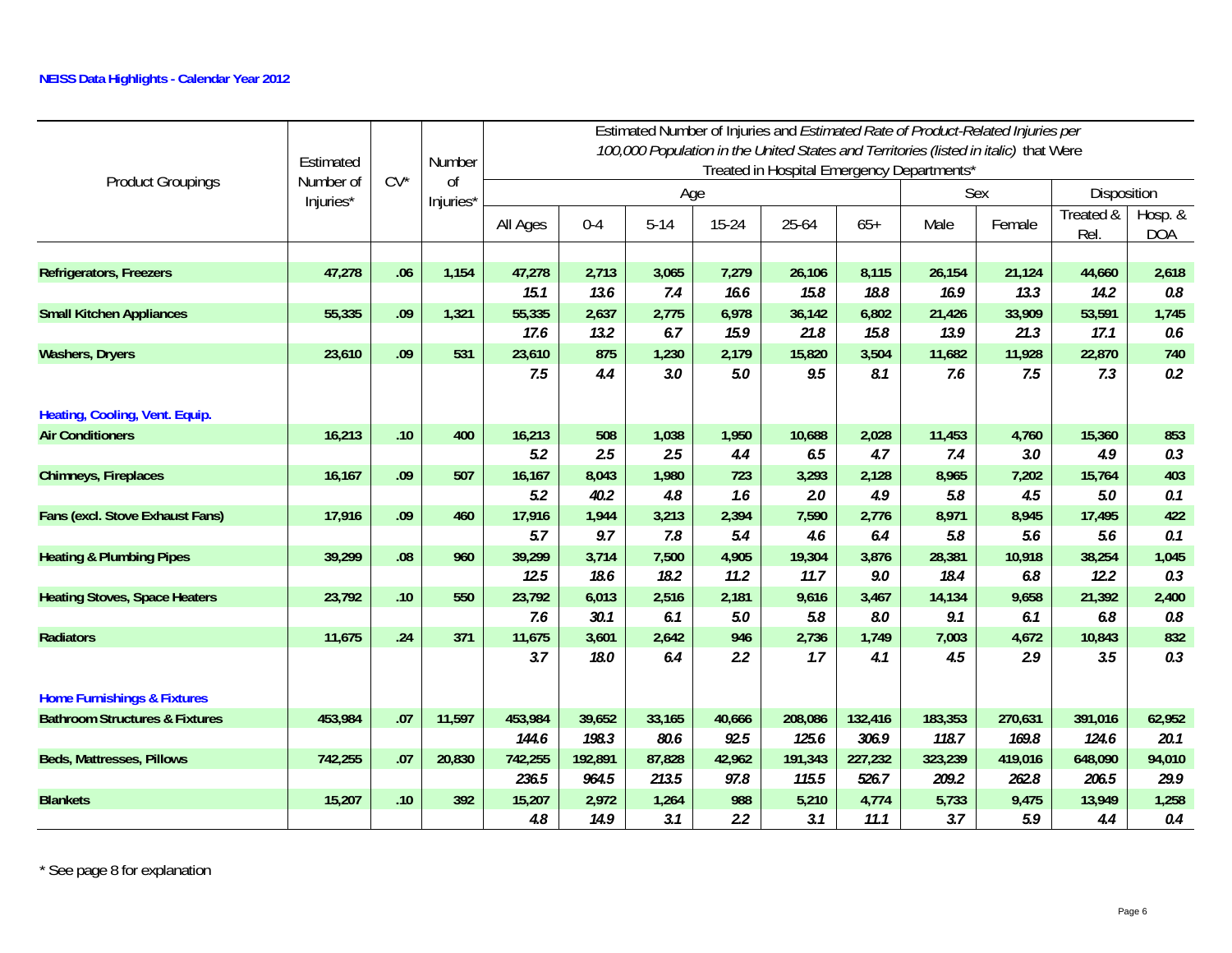|                                                | Estimated |        | Number    |          |         |          |           |                                            |         |         | Estimated Number of Injuries and Estimated Rate of Product-Related Injuries per<br>100,000 Population in the United States and Territories (listed in italic) that Were |                  |                       |
|------------------------------------------------|-----------|--------|-----------|----------|---------|----------|-----------|--------------------------------------------|---------|---------|-------------------------------------------------------------------------------------------------------------------------------------------------------------------------|------------------|-----------------------|
| <b>Product Groupings</b>                       | Number of | $CV^*$ | $\Omega$  |          |         |          |           | Treated in Hospital Emergency Departments* |         |         |                                                                                                                                                                         |                  |                       |
|                                                | Injuries* |        | Injuries* |          |         | Age      |           |                                            |         |         | Sex                                                                                                                                                                     | Disposition      |                       |
|                                                |           |        |           | All Ages | $0 - 4$ | $5 - 14$ | $15 - 24$ | 25-64                                      | $65+$   | Male    | Female                                                                                                                                                                  | Treated &<br>Rel | Hosp. &<br><b>DOA</b> |
|                                                |           |        |           |          |         |          |           |                                            |         |         |                                                                                                                                                                         |                  |                       |
| Carpets, Rugs                                  | 159,444   | .07    | 4,466     | 159,444  | 23,724  | 8,866    | 8,119     | 49,616                                     | 69,119  | 52,265  | 107,173                                                                                                                                                                 | 136,067          | 23,361                |
|                                                |           |        |           | 50.8     | 118.6   | 21.5     | 18.5      | 29.9                                       | 160.2   | 33.8    | 67.2                                                                                                                                                                    | 43.3             | 7.4                   |
| Chairs, Sofas, Sofa Beds                       | 602,965   | .07    | 17,125    | 602,965  | 162,708 | 72,256   | 34,623    | 181,777                                    | 151,600 | 266,950 | 336,015                                                                                                                                                                 | 546,643          | 56,139                |
|                                                |           |        |           | 192.1    | 813.6   | 175.6    | 78.8      | 109.7                                      | 351.4   | 172.8   | 210.8                                                                                                                                                                   | 174.1            | 17.9                  |
| Desks, Cabinets, Shelves, Racks                | 302,899   | .07    | 8,190     | 302,899  | 56,754  | 46,774   | 30,511    | 114,125                                    | 54,736  | 139,486 | 163,413                                                                                                                                                                 | 285,247          | 17,505                |
|                                                |           |        |           | 96.5     | 283.8   | 113.7    | 69.4      | 68.9                                       | 126.9   | 90.3    | 102.5                                                                                                                                                                   | 90.9             | 5.6                   |
| Electric Fixt., Lamps, Equip.                  | 60,006    | .07    | 1,625     | 60,006   | 7,207   | 8,059    | 6,541     | 28,502                                     | 9,697   | 31,862  | 28,144                                                                                                                                                                  | 55,373           | 4,633                 |
|                                                |           |        |           | 19.1     | 36.0    | 19.6     | 14.9      | 17.2                                       | 22.5    | 20.6    | 17.7                                                                                                                                                                    | 17.6             | 1.5                   |
| <b>Holiday, Party Supplies</b>                 | 21,447    | .13    | 481       | 21,447   | 3,645   | 1,466    | 1,146     | 12,099                                     | 3,091   | 10,491  | 10,957                                                                                                                                                                  | 19,943           | 1,504                 |
|                                                |           |        |           | 6.8      | 18.2    | 3.6      | 2.6       | 7.3                                        | 7.2     | 6.8     | 6.9                                                                                                                                                                     | 6.4              | $0.5\,$               |
| Ladders, Stools                                | 249,338   | .07    | 6,121     | 249,338  | 15,034  | 10,398   | 13,637    | 156,297                                    | 53,972  | 167,863 | 81,475                                                                                                                                                                  | 221,536          | 27,802                |
|                                                |           |        |           | 79.4     | 75.2    | 25.3     | 31.0      | 94.3                                       | 125.1   | 108.7   | 51.1                                                                                                                                                                    | 70.6             | 8.9                   |
| <b>Mirrors, Mirror Glass</b>                   | 27,140    | .11    | 769       | 27,140   | 2,898   | 3,337    | 8,651     | 11,200                                     | 1,054   | 14,131  | 13,010                                                                                                                                                                  | 26,463           | 672                   |
|                                                |           |        |           | 8.6      | 14.5    | 8.1      | 19.7      | 6.8                                        | 2.4     | 9.1     | 8.2                                                                                                                                                                     | 8.4              | 0.2                   |
| Misc. Household Covers, Fabrics                | 30,499    | .08    | 755       | 30,499   | 1,931   | 2,225    | 3,174     | 12,855                                     | 10,314  | 9,289   | 21,210                                                                                                                                                                  | 27,709           | 2,789                 |
|                                                |           |        |           | 9.7      | 9.7     | 5.4      | 7.2       | 7.8                                        | 23.9    | 6.0     | 13.3                                                                                                                                                                    | 8.8              | 0.9                   |
| <b>Other Misc. Furniture &amp; Accessories</b> | 130,334   | .09    | 3,191     | 130,334  | 6,740   | 5,123    | 15,092    | 89,557                                     | 13,823  | 64,976  | 65,358                                                                                                                                                                  | 126,141          | 4,193                 |
|                                                |           |        |           | 41.5     | 33.7    | 12.5     | 34.3      | 54.1                                       | 32.0    | 42.1    | 41.0                                                                                                                                                                    | 40.2             | 1.3                   |
| Tables, not elsewhere classified               | 347,277   | .07    | 10,278    | 347,277  | 118,775 | 48,215   | 26,678    | 88,588                                     | 65,022  | 173,206 | 174,072                                                                                                                                                                 | 327,252          | 20,009                |
|                                                |           |        |           | 110.6    | 593.9   | 117.2    | 60.7      | 53.5                                       | 150.7   | 112.1   | 109.2                                                                                                                                                                   | 104.2            | 6.4                   |
| Home Structures & Const. Mat.                  |           |        |           |          |         |          |           |                                            |         |         |                                                                                                                                                                         |                  |                       |
| <b>Cabinet/Door Hardware</b>                   | 18,815    | .09    | 516       | 18,815   | 3,131   | 3,814    | 1,835     | 5,967                                      | 4,068   | 8,877   | 9,938                                                                                                                                                                   | 18,021           | 794                   |
|                                                |           |        |           | 6.0      | 15.7    | 9.3      | 4.2       | 3.6                                        | 9.4     | 5.7     | 6.2                                                                                                                                                                     | 5.7              | 0.3                   |
| <b>Fences</b>                                  | 124,111   | .10    | 3,465     | 124,111  | 5,746   | 30,488   | 28,878    | 49,508                                     | 9,490   | 85,898  | 38,212                                                                                                                                                                  | 115,850          | 8,245                 |
|                                                |           |        |           | 39.5     | 28.7    | 74.1     | 65.7      | 29.9                                       | 22.0    | 55.6    | 24.0                                                                                                                                                                    | 36.9             | 2.6                   |
| <b>Glass Doors, Windows, Panels</b>            | 151,435   | .08    | 4,068     | 151,435  | 12,590  | 20,388   | 41,648    | 65,311                                     | 11,499  | 93,978  | 57,457                                                                                                                                                                  | 142,218          | 9,201                 |
|                                                |           |        |           | 48.2     | 63.0    | 49.6     | 94.8      | 39.4                                       | 26.7    | 60.8    | 36.0                                                                                                                                                                    | 45.3             | 2.9                   |